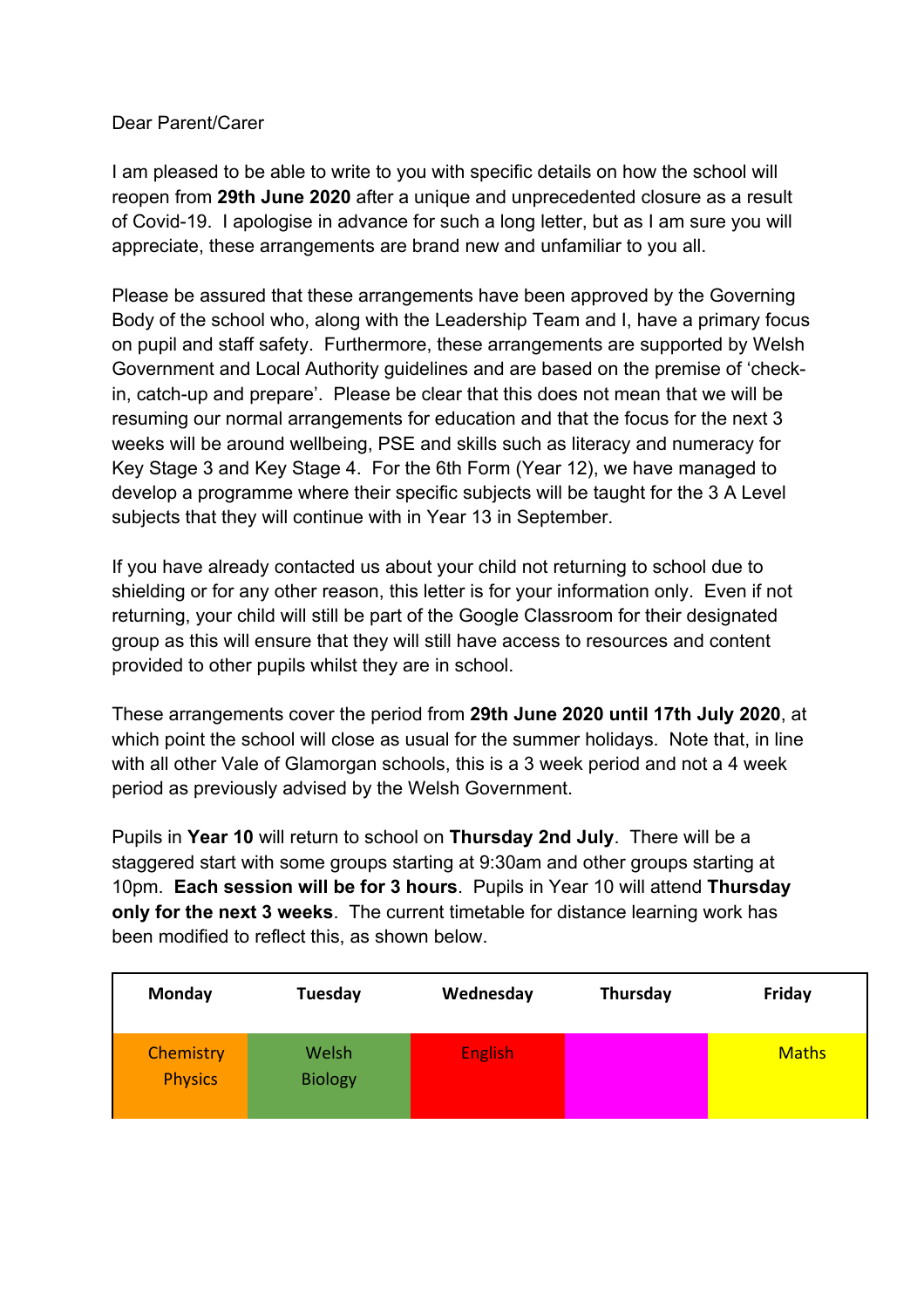| Drama<br><b>Music</b><br>Sport and<br>Coaching<br><b>PE</b> | <b>History</b><br>Geography<br><b>Humanities</b><br>Pathways | <b>ICT</b><br>Computer Science<br><b>Work Skills</b><br><b>Business Studies</b> | <b>ATTEND</b><br><b>SCHOOL</b> | <b>RE</b><br><b>Child Care</b><br><b>Finance</b><br>Media |
|-------------------------------------------------------------|--------------------------------------------------------------|---------------------------------------------------------------------------------|--------------------------------|-----------------------------------------------------------|
| <b>Skills Challenge</b>                                     | Art.                                                         | Photography                                                                     |                                | Engineering                                               |
| Spanish                                                     | <b>Food and Nutrition</b>                                    | Sociology                                                                       |                                | <b>Product Design</b>                                     |
| French                                                      | <b>Textiles</b>                                              | <b>Health and Social</b>                                                        |                                | Construction                                              |

The remaining 4 days when your child is not in school will continue as distance learning using the structure in the above table. This is broadly similar to what we have been doing since half term, although slightly modified for the day in school.

There are a number of very specific points which I need to bring to your attention in respect to the practical arrangements for your child's return to school. Please take time to go through these details with your child before their first day back to ensure a smooth, orderly and safe arrival.

## **Group sizes, start time and classroom entrance**

There will be a staggered start and some pupils will start at 9:30am until 12:30pm and others will start at 10:00am until 1:00pm. This is to ensure that social distancing can be maintained when pupils arrive on the site and upon arrival at the classroom.

Your child will go to a designated classroom and will enter that classroom through a specific door. Wherever possible, the classrooms that we will be using are those with direct access through an external door into the classroom directly. Your child will remain in the same classroom for the duration of the session and will be supervised by a teacher in a group of no more than 10 pupils. This classroom will form part of a 'bubble' within the school and pupils and staff will not mix across bubbles to ensure adequate separation.

Your child will shortly be sent an email invitation to a personalised Google Classroom for their small group. This is very important as this will give specific and personalised information for your child so that they know what to expect on arrival and where to go. **It is ESSENTIAL that your child signs up for this Google Classroom and I would ask you to review this with them before returning to school so that they are aware of how school will operate.** In the Google Classroom, there will be the latest information about school reopening, as well as specific details on your child's start time, the classroom they will be in and a map of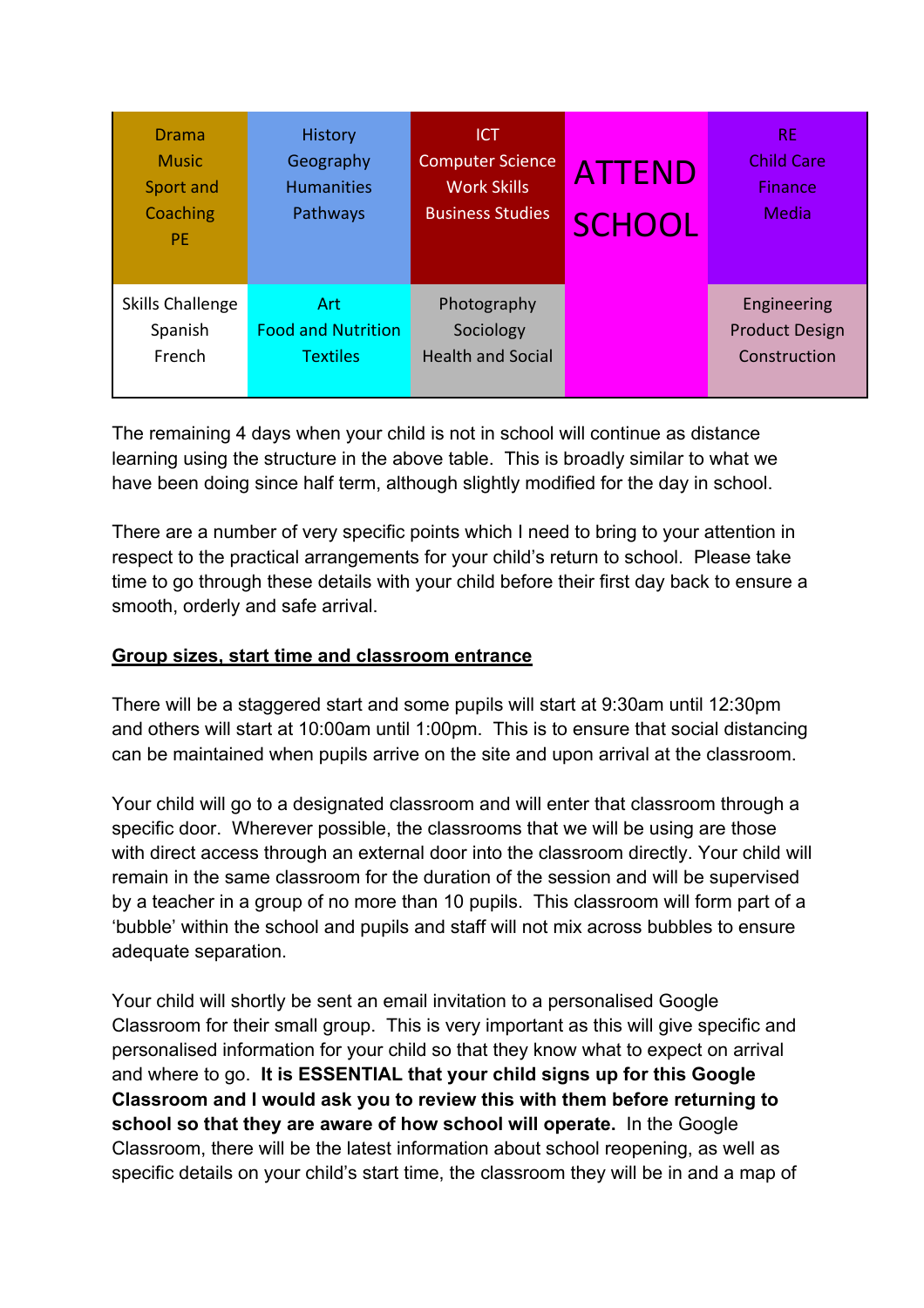the door that they will use to enter the building. It is also our intention to add a short video to this Google Classroom showing how to find the entrance that your child should use. **Pupils must not enter the building via the usual pupil entrance and must only use their designated entrance to the building.**

There will be hand sanitising stations at the entrance of every classroom which pupils must use when entering and leaving the school. There is also increased signage on the site to remind pupils of social distancing and other control measures in place and we have also put down additional floor markings to help social distancing when entering the site and when waiting outside classrooms.

# **What to bring**

To avoid any danger of cross contamination, we ask all pupils to bring their school iPad which must be fully charged. There are no charging facilities available on site and pupils will not be able to move within the classroom to sit near a plug. Much of the work will be completed on the iPad, but for certain tasks which are better suited to paper, this will be provided.

Your child should also bring a pen and a pencil, or small pencil case.

There will be no formal breaks as such and there will be no lunch. For the 3 hour session, pupils should bring a drink and possibly a small snack to have during the informal break in activities. Please note that in most cases, this break will be within the same classroom.

## **What to wear**

We understand that your child may well have grown out of items of uniform or shoes and that this is a difficult time to replace such items. Furthermore, you would not want to replace items of uniform at this time of the year even if you were able to.

For that reason, we do not expect children to wear their school uniform for the days that they are in school. However, I would stress that they are coming into a school environment and that they must be dressed appropriately.

## **Expectations for behaviour**

As I am sure you are all aware, school will be operating very differently from normal. As always, we have the highest expectation regarding pupil behaviour and conduct, and this will be no different. However, some of the usual approaches that we might have in the event of low-level disruption will not be available to us. For example, it will not be possible to move a child within the classroom and it will not be possible to remove a child and place them in another classroom in the event of poor behaviour.